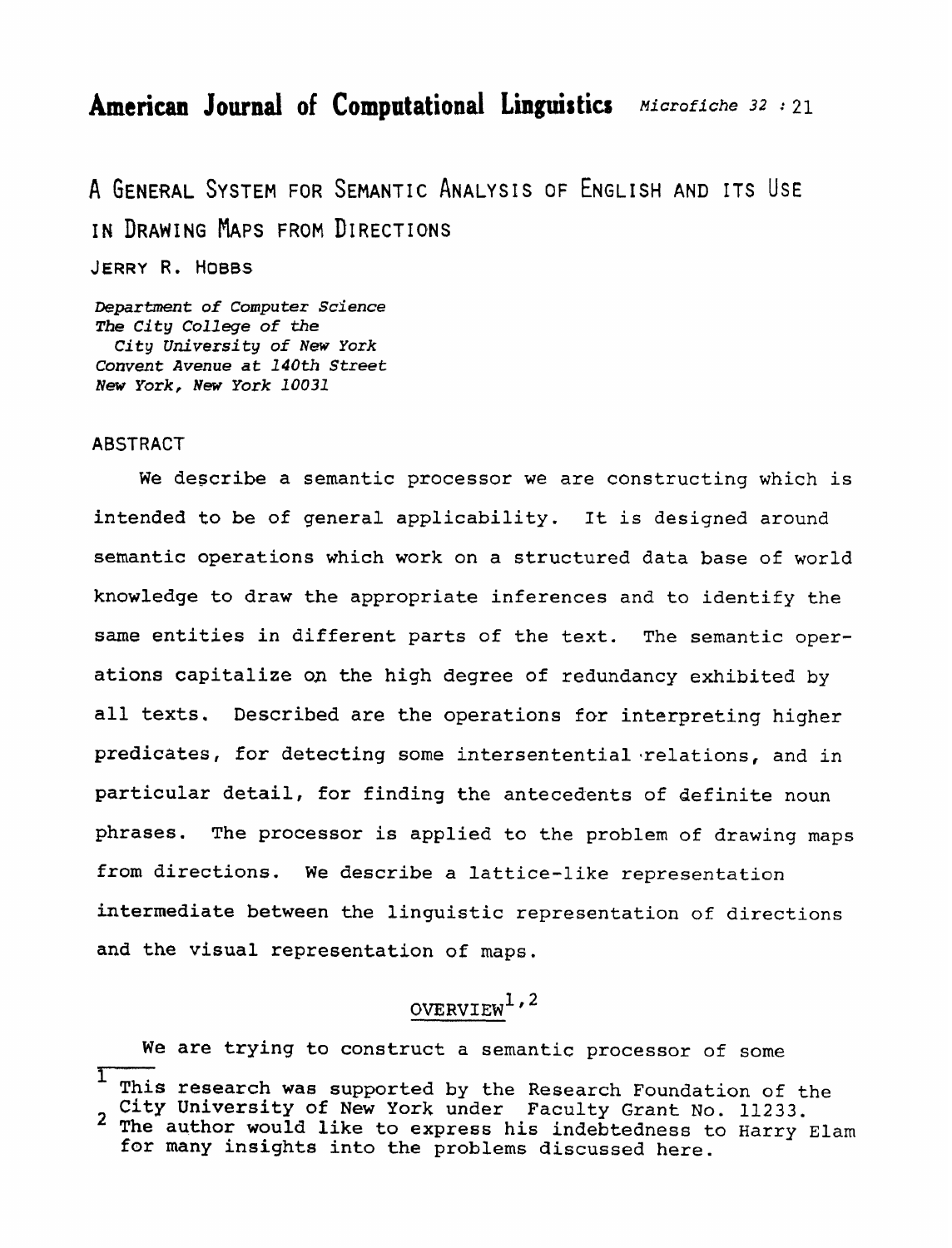**generality. We** are **using as our data base a set of** facts **involv**ing **spatial terms** in **English. To test** the **processor and to** study **the interfacing of semantic and task components, we are building a system** which **takes** as input **directions in** English **of** how **to get from one place to** another **and outputs a map, a map such as one**  might **sketch for an unfamiliar region, hearing the directions over the phone.** 

**A typical input might be the text** 

**"Upon leaving** thi,s **building, turn right and follow Washington Street three blocks. Make a left, The**   $(1)$ library **is an** the right **side of the** street before **the next** coxner."

**The** output **would be** the **map** 



**To bypass syntactic problems, we are** using as **our input the**  output of the **Linguistic String Project's transformational program (Grishman et al. 1973, Hobbs** & **Grishman), which is very close to a predicate-like natation. The semantic component is designed around general semantic operations which work on a**  structured **data base of world knowledge to draw the appropriate**  inferences and **to identify phrases in different** parts **of the text which** refer **to** the **same** eptity. **The text, augmented and** inter**related in this way, is then passed over to the task component, which makes arbitrary decisions when the map requires information not given by the directions and produces the map.**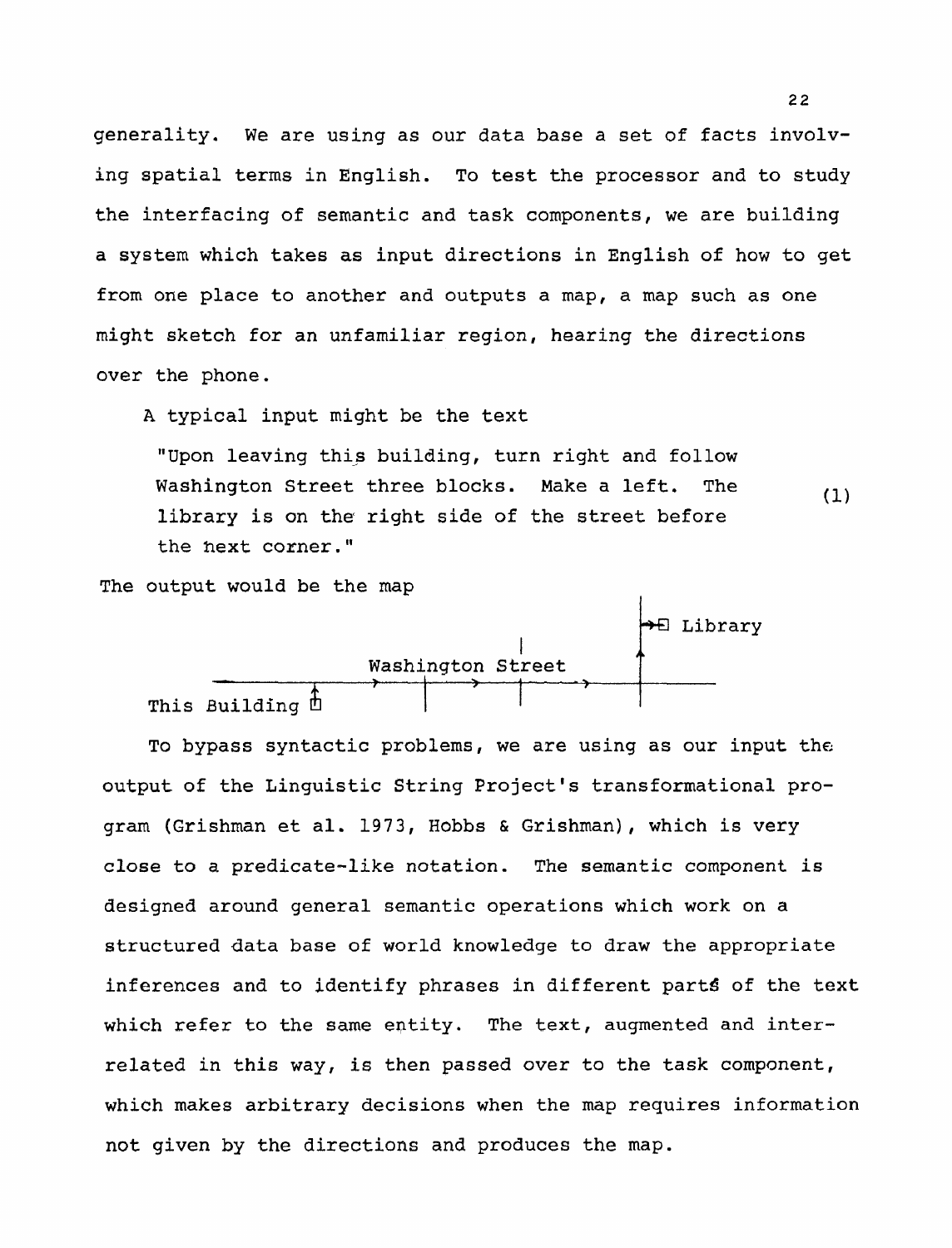#### **ORGANIZATION OF TEXT AND WORLD** KNOWLEDGE

**The** kwp **problems** of semantic **analysis are to** find, out **of** a potentially **enormous collection of inferences, the appropriate**  inferences, **and** to find **them** quickly. **Our** solution to the **first**  is in our semantic operations **described** below. Our approach to **the second problem is in the organization of the data base.** 

The data in the semantic component is of two sorts:

**1. The Text: the information which is explicitly in** the text, In **the course** of **semantic processing** this **is augmented by**  information **which is** only **implicit** in **the text.** The **text con**sists of the set of entities  $X_1, X_2, \ldots$ , explicitly and implicitly referred to in the text, and structures of the form  $p(X_1,X_2)$  representing the statements made or implied about these entities, e.g.

> $walk(X_1) = X_1$  walks, **building**  $(X_2) = X_2$  **is a building,**  $door (X_3, X_2) = X_3$  is a door of  $X_2$ .

**2. The World Knowledge or the Lexicon: the system's** knowl**edge of words and the world.** Words **are the boundary between the Text and the LexPcon. A word is viewed** as a key indexing a large **body** of **facts** (Holzman, 1971).

**Associated with each word are a number of** facts **or** inferences **which can be drawn from the occurrence of**  $p(X_1, \ldots, X_n)$  **in the Text.** The **facts are expressed in terms of p's set of parameters**   $Y_1 \cdots Y_k$ , and a set of other lexical variables  $z_1, \ldots, z_m$ , **stanaing for entities whose existence** is **also implied.** A **fact consists of enabling conditions and conclusions. When**  $p(X_1, \ldots, X_n)$ **occurs** in the **Text** and **the semantic operations determine a**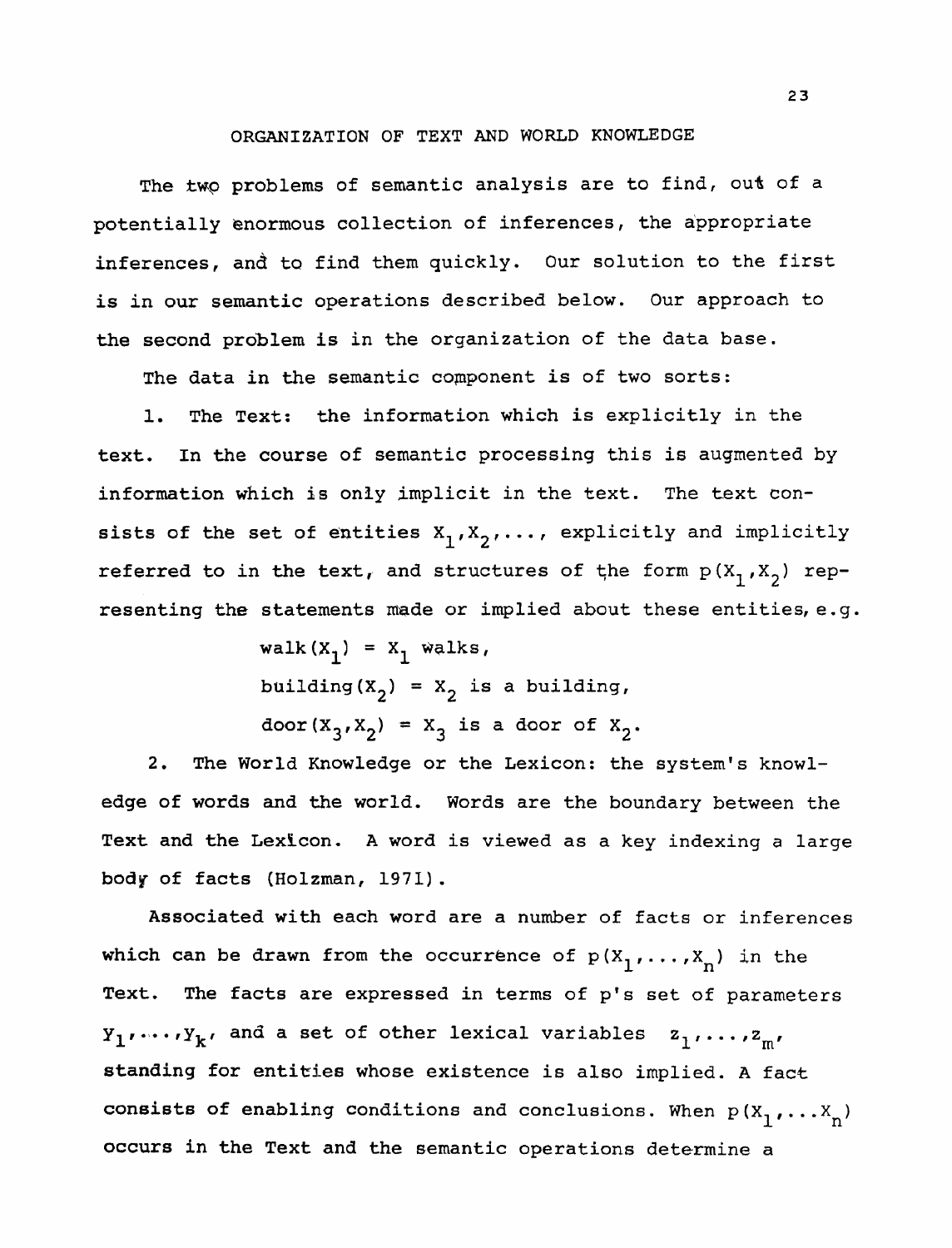particular inference appropriate, its enabling conditions are checked. If they hold, the conclusions are instantiated by creating a **copy** of them in the Text with the lexical variables replaced by **Text** entities.

Clusters. One **way td** state the "frames" problem (Minsky 1974) is **"How** should the data **base be** organized **to guide,** confine, **and** make efficient the **searches** which **the** semantic operations **require?"** We approach this by dividing **the** sets of inferences into **clusters** according to topic and salience in the particular application. In the searches, the clusters are probed in **order**  of their **salience.** In our application, the top-level cluster concerns the one-dimensional aspects of objects and actions. For example, the fact about a block that it is the distance between two **intersections** is **in the** cluster. If "around the block" is encountered, less salient clusters will have to be accessed to find information about the two-dimensional nature of blocks. The mast important fact about an apartment building is that it is a building, to be **represented** by a **square** on the map. But if the directions take us inside the building, up the elevator, **and**  along the hallway, the cluster of facts **about** the interiors of buildings must be accessed,

**A self-organizing list** (Knath **1973) of** the **clusters is main**tained--when a fact in a cluster **is** used, it **becqmes** the toplevel cluster--on the ,assumption that the **text will continue to**  talk **about** the same thing.

The "Truth Status" of Inferences. In natural language, unlike mathematics, one is not **always free to draw** certain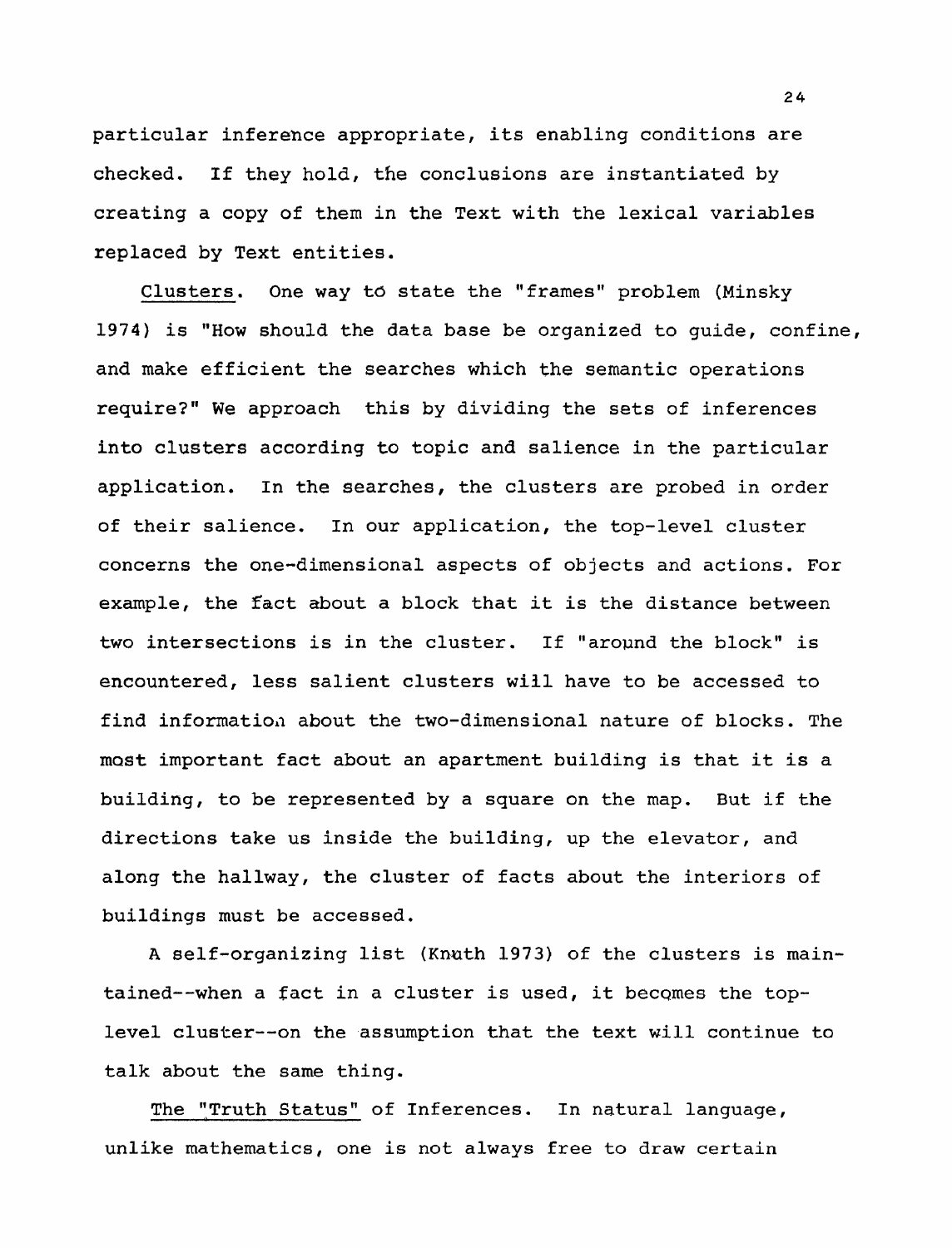**inferehces. We** tag **our** inferences **always,** normally, or **sometimes. These notions** are defined operationally. An always inference is one we are always free to **draw, such as that a street** is a path **through space. A** normally inference is one we can draw if **it is not explicitly** contradicted elsewhere, such as **that** buildings have **windows. A sometimes inference** may be drawn if reinforced **elsewhere, such as the** fact **used below** that a building is by a **street.** This classification of inferencescuts **across** the **cluster structure of the Lexicon.** 

**Lattices. A large** number of **statements** in **any natural language** text, **especially** the **texts this system analyzes, involve a transitive relation,** or equivalently, **say something about an underlying scale. For** example, **the** word "walk" indicates a change of **location along a** path **through space,** or **a distance**  scale; "turn" indicates a change along a scale of angular orientation.

In any particular type of text **there** are **scales** or transitive **relations** which are important enough to **deserve** a more economical representation than predicate notation. In this particular task, the important scales are a distance scale, a subscale of this **indicating** the path "you" **\$ill travel,** and **a scale representing angular orientation. This is the principal information used in constructing the map.** For **these** scales we translate into a **directed graph** or lattice-like **representation (Hobbs** 1974).

Some of **the things** which **can be said about** the **structure of**  a scale are that some point is on the scale, that of two points **on the scale one is closer** to the **positive** end **tHan** the other,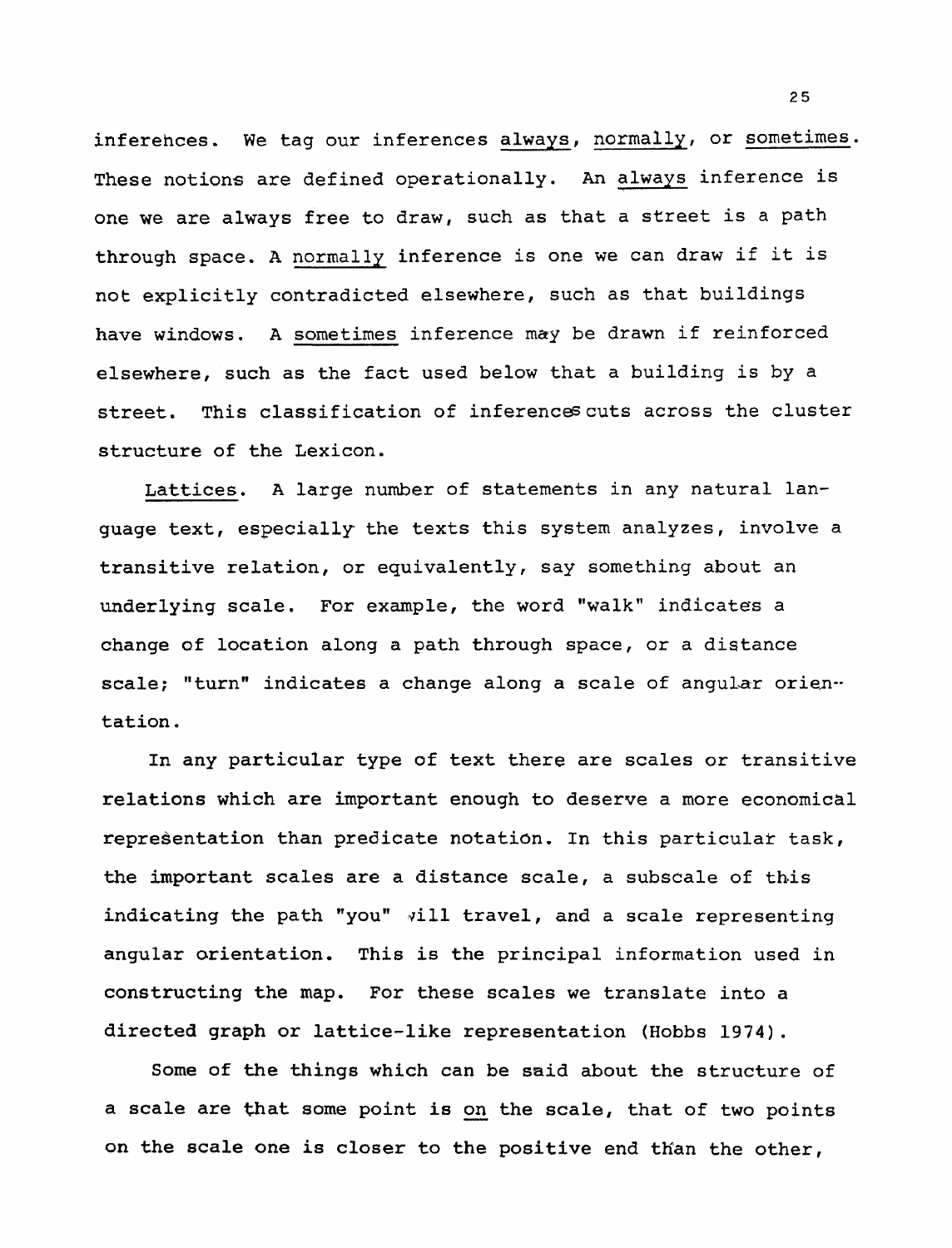**and that a scale is a part of another scale. If a point B is closer to the positive end of the scale than point A, this \*fact is represented by** 

> $A \rightarrow$  B

**If** point **C lies in the interval from A to B the representation is** 



The **diagram** 

mean& **the scale from C to D is part of the scale from A to B, It is possible to represent incompleteness of information. For example, if it is known that points A and B** both **lie in a region R of a scale** but **their** relative **positions are** not known **and if it**  is known about C only that it precedes B this is represented by



The **lattice** for **the distance scale** for text **(1) is as follows:** 



**The lattices are intermediate between the linguistic representation of the directions and the visual representation of the maps. They are used at several** points **in the semantic** and task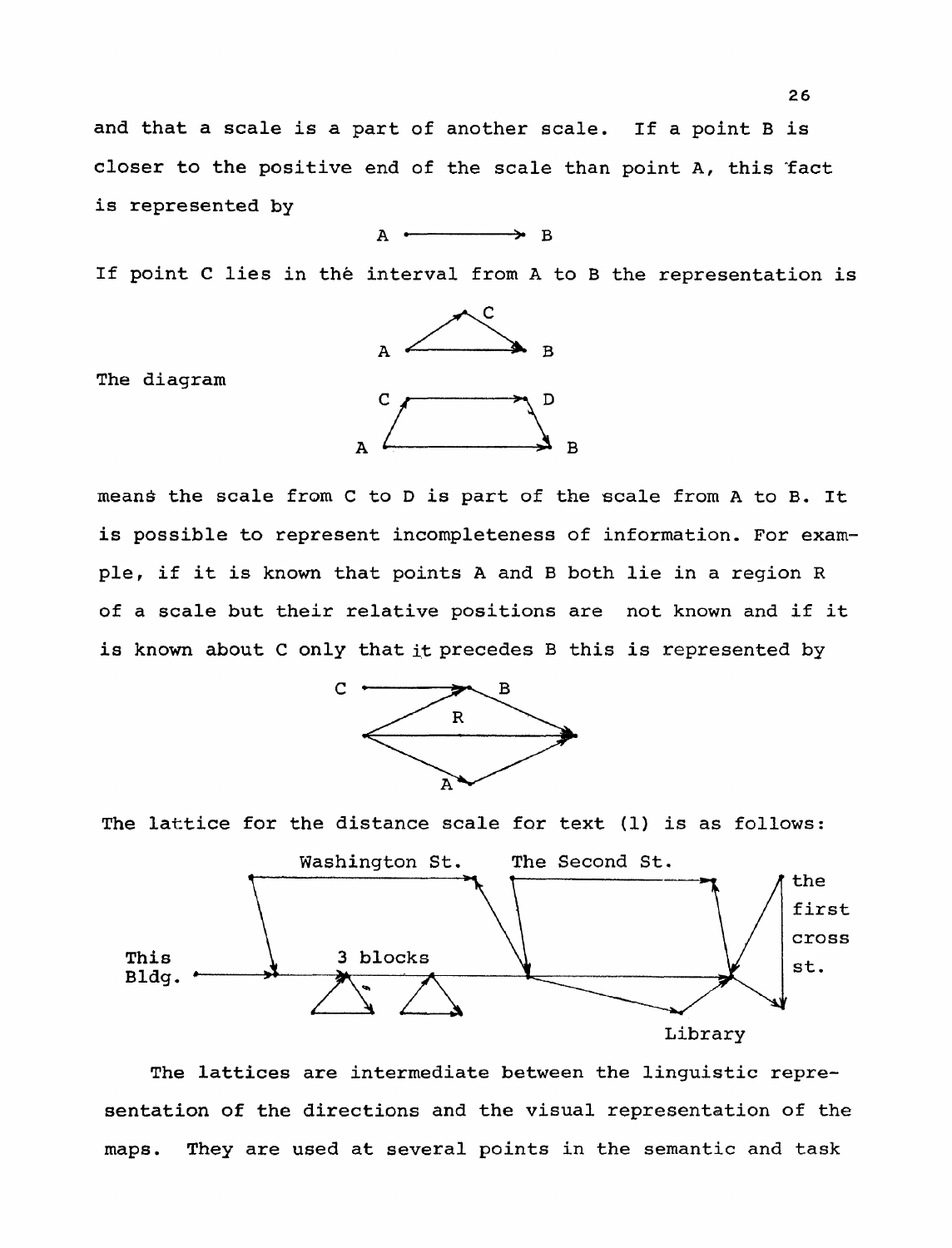**processes. They can** be **constructed** for any **transitive relation, and could** be **very** useful, for example, **in representing causal and enabling** relations **in** a **system translating descriptions of algorithms into flowcharts OE programs.** 

#### **SEMANTIC OPERATIONS**

**Basic Principle of Semantic Analysis. We bedieve the key to the first problem of semantic analysis, that of finding which inferences are appropriate,** is Joos' **Semantic** Axiom Number **One (Joos 1972),** or **what I** will **call the Principle** of **knitting. Restated, this is, "The important facts in a text** will be **repeated, explicitly or implicity." That is, we capitalize on the very**  high degree of redundancy that characterizes all texts. Consider, for example, the simple sentence, "Walk out the door of this **building." "Walk"** implies motion from one pLace **to another. "Out" implies motion** from **inside something to the** outside. **"Door"**  is **something which permits motion from inside something to the outside or from the outside to the inside, or if closed, prevents this motion.** "Building" **is something whose, purpose is for people to be in. Thus, all four** content **words of** the sentence **repeatedly key the same facts. Those inferences** which **should be** drawn **are those which are keyed by more than one element in** the **text.** 

This principle is **used both formally and informally by the semantic operations. It is used formally in the interpretation. of higher predicates and in finding antecedents. It is used more informally for deciding among competing** plausible antecedents, resolving **ambiguities,** detecting **intersentential relations, and**  knitting the text together in some minimal way. Here it is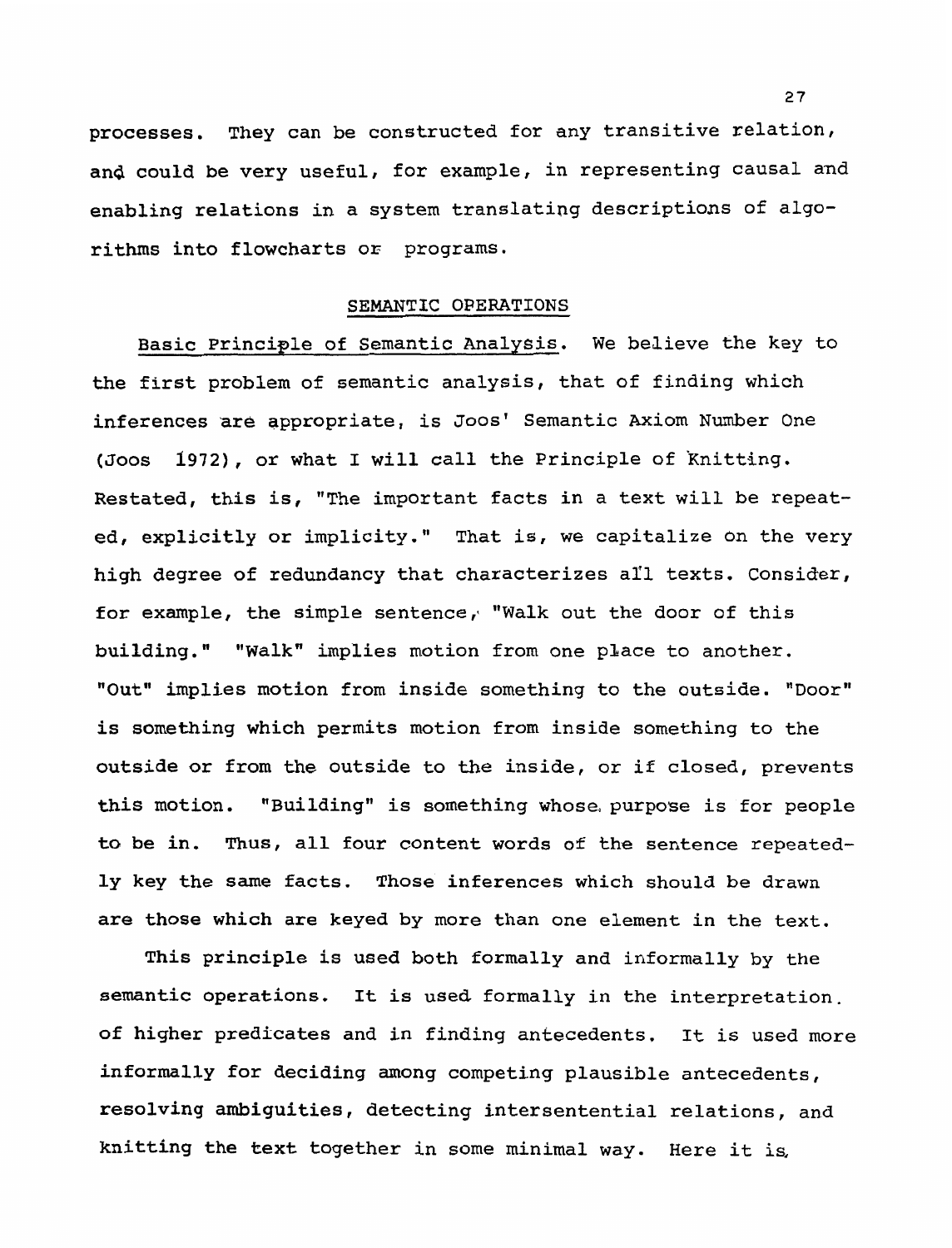primarily the formal **uses that** will be described.

Interpretation of Higher Predicates. In "walk out", "walk slwoly", and **"pleasant walk",** the higher predicates **"out",** "slow" **and** ''pleasant" **a11** apply to "walk", but they narrow in on different **aspects** of walking. That is, **each** demands that a different **inference be drawn** from the statement that "X walks". "Out" and "slow" **demand** their arguments be motion from one place to another., forcing us to infe'r from "X walks'' that "X **goes from A**  to **B".** "Out" **then adds** information about the locations sf **A** and **B,** while **"slow" says** something about the speed of this motion. **"Pleasant", on the other** hand, requires its argument to be an awareness, so **we must** infer from **"X walks"** that "X engages in a bodily activity he is aware of".

**Stored** in the Lexicon with each higher **predicate** is the inference which must be drawn from its argument and the **informa**tion it adds to this inference. For example, "go( $z_1, z_2, z_3$ )" must be **inferred** from the argument of "out". When the statement "out(walk(X<sub>1</sub>))" is encountered in the Text, the higher predicate operation makes efforts to find a proof of "go( $z_1$ , $z_2$ , $z_3$ )" from "walk(X<sub>1</sub>)". The search for this inference is similar to the search procedure described below for finding antecedents. The facts in the **resulting** chain of **inference** are instantiated together with the information added by **the** higher predicate, and they are subsequently **treated** as though part **of- the** explicit Text. It **is** usual **for them** to be useful **in** further processing, unless the modifier is simply gratuitous information.

Note that this operation allows considerable compression in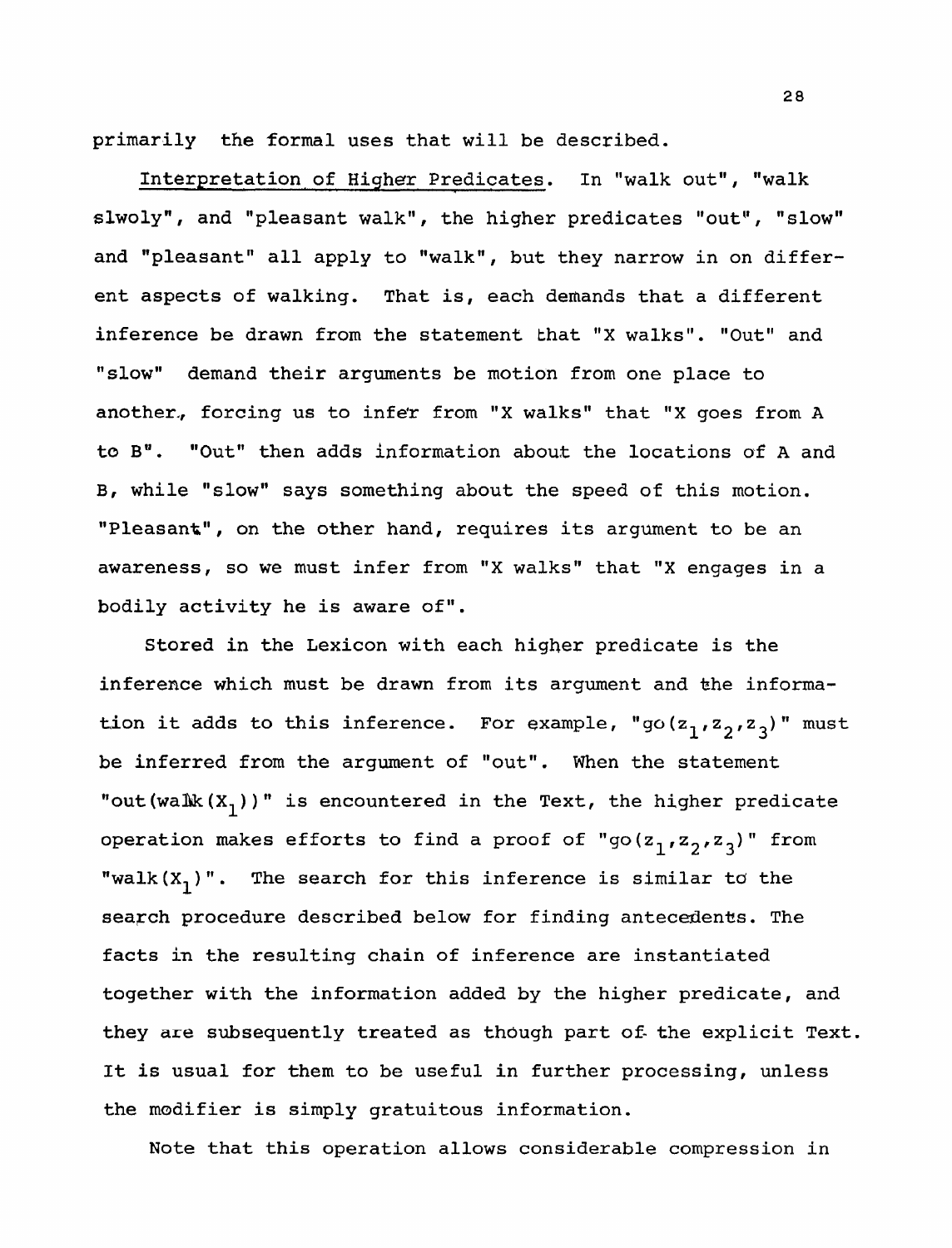**the number of senses that must be** stored **for each word\*** It **ellows us,** for **example, to** define **"slow" as something like** "Find the **most salient associated motion. Find** the **most specific speed Scale for the object X** of **this** motion. **X's speed** is **on** the **lower end of this scale". This definition is adequate for** such **phrases as "walk slowlyn (the most salient** motion **is the forward motion of the walking), "slow race" [the forward motion of the competitors), "slow horsew (its running at** full **speed, usually in a**  race), and "slow person". This last case is highly dependent on context, **and could mean the person's physical acts** in **general,**  his **mental processes,** or the **act** he **is** engaged in **at the moment.** 

**This operation has a default** feature, If **a proof of** the **required** inference **can't be** found, **it is assumed** anyway. **This allows a text to be understood even if all the words aren't**  known. Suppose, for example, "veer right" is encountered, and **the word "veern isn't known, i.e. no inferences can be drawn** from it. Since "right" requires a change in angular orientation as **its argument, it is assumed this is** what **"veer" means.** Only **the information that the change is small is lost.** 

**FIND ANTECEDENTS OF** DEFINITE **NOUN PHRASES** 

Entities referred to in a text may be arranged in a hierarchy **according to** their **degree of specification:** 

- **1. proper names, including "you" and "I"**
- **2. other noun phrases, including those with definite, indefinite, and demonstrative articles**
- **3. khird person pronouns**
- **4. zeroed arguments am5 implied entities.**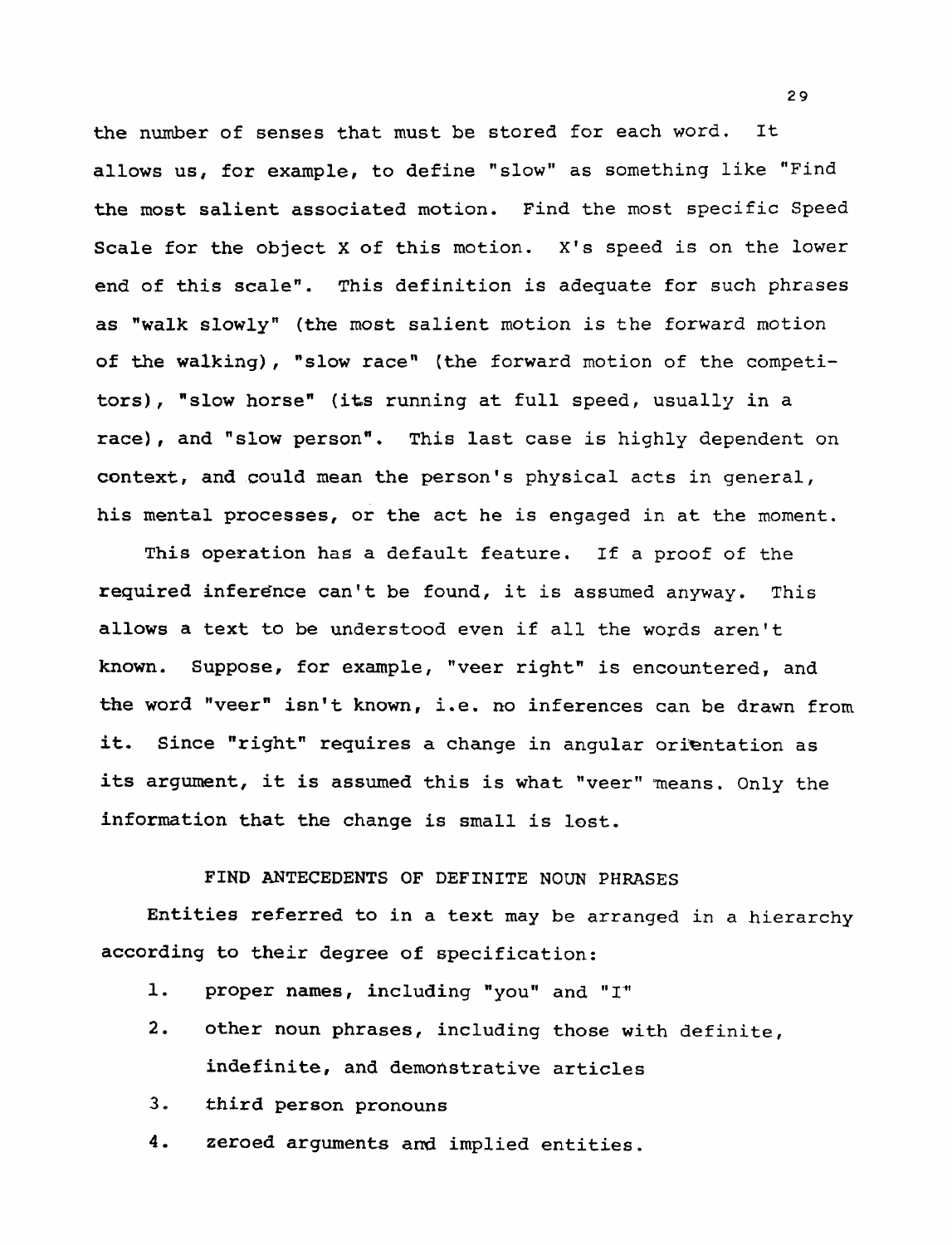So far **our** work has concerned primarily **definite** noun phrases, **but it** is expected **that** many features **of** the definite **noun** phrase **algorithm** will **carry** over to **other cases,** 

The definite noun **phrase** algorithm **consists of** four **steps.**  First, "uniqueness conditions" are checked to determine whether an **antecedent** is required. **If so, the Text and Lexicon are searched for plausible** anteceaents. **Third, consistency** checks **are made on these.** Finally if more than one **plausible** antecedent remains the **Principle** of Knitting is applied to **decide between**  them.

**Vniqueness** Conditions, In the phrase **"the end of the block", we know we must look** back in **the** text for an explicitly or impli**citly** mentioned **"block"** (the **search case),** but **we** do fiat neqessarily **look for** a **previously meptioned "end" (the no-search case)** . **Given** a definite **noun** phrase the algorithm **first tries** to **determine whether** it belongstothe **search** or **no-search case. This is done** by **checking two** broad criteria. **(These criteria** were moti**vated** by a **large number of examples** not only from **sets** of **directions but** also from technical **and news** articles,)

**These criteria** are checked by searching the **Lexicon for**  certain features. **However these searches are generally** very **shallow,** in contrast to **the** potentially much **deeper searches** in **the riext step of the algorithm. Sincs by far the majority of**  definite **noun** phrases **are** in the no-search **case, checking unique**ness conditions can result in great savings.

**<sup>A</sup>caveat is in order.** We **state** the criteria **at a very high level** of **abstraction, We feel** in fact that the algorithm can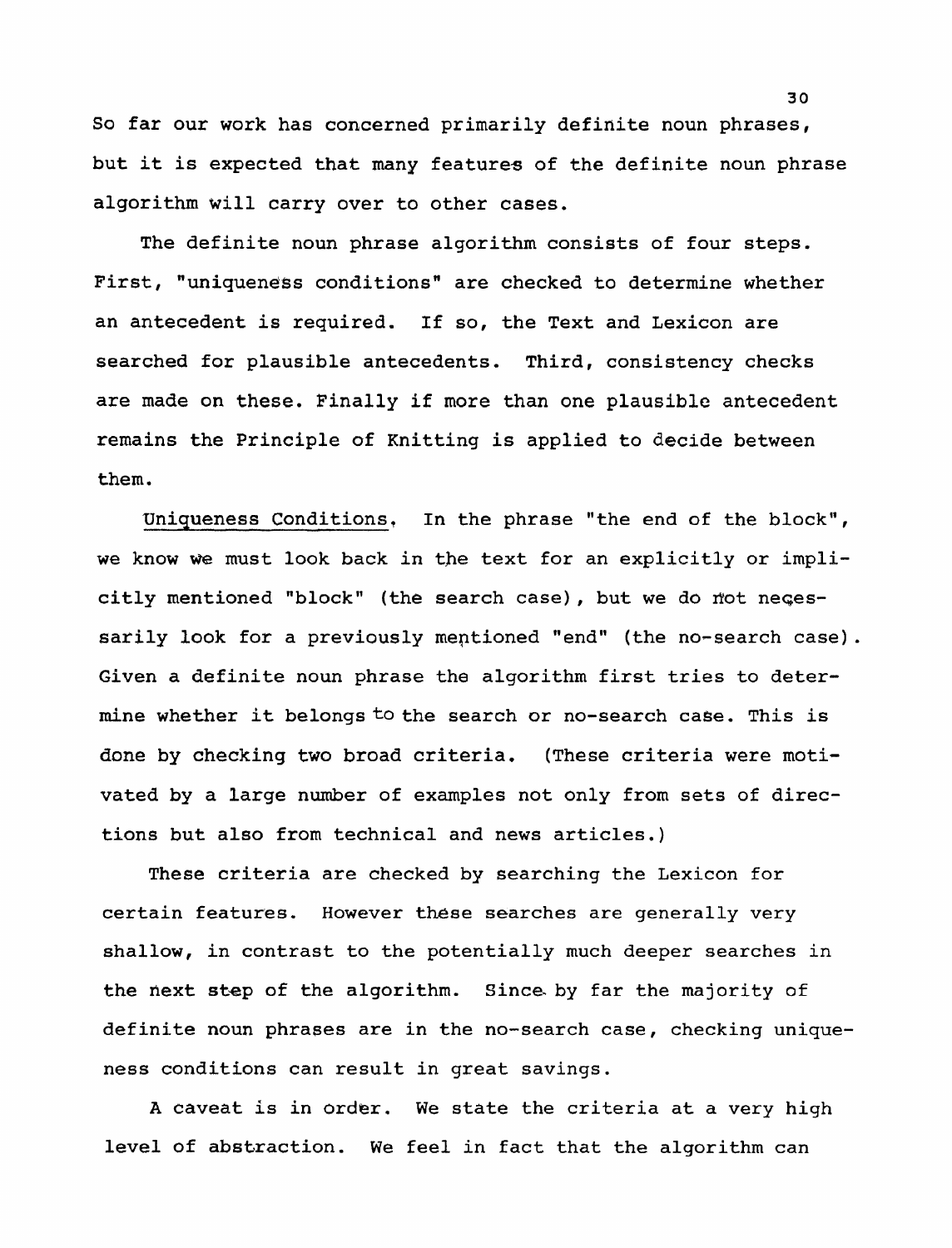work at that level of abstraction if the Lexicon is properly constructed. But how to construct a large Lexicon properly is **a problem we have not yet tackled in detail. In any event, we give examples** for **each case, and the examples themselves form a reasonably exhaustive classification.** 

**1. A** definite **entity is in the no-search case** if **it can be**  located precisely with respect to some framework. This includes **me following conditions.** 

**a. Objects which are located with respect to some identi**fied point **in space: "the building on the corner".** 

**b, Plurals and mass nouns which are restricted to some identified region sf space: "the trees in the park",** "the **water in the swimming pool". Here "the" indicates all** such **objects or substance.** 

**c.. Points and intervals in time khich are fixed with respect to some identified event: "the minute you arrive", "the hour since you left".** 

**d. Events in which at least some of the participants are identified and which** can **be recognized as occurring at a specific**  time: "the ride you took through the park yesterday":

**e, Points or intervqls on** more **abstract scales: "the** end **of the block", "the size of** the **building". The end is a specific**  point **on the distance scale defined by the block. The size of the building is a specific point on the general size scale** for **objects** , **i** . **e. the volume scale.** 

**f. Superlatives, ordinals, and related terms:** "the **largest house on the block", "the second house on the block",** "the **only**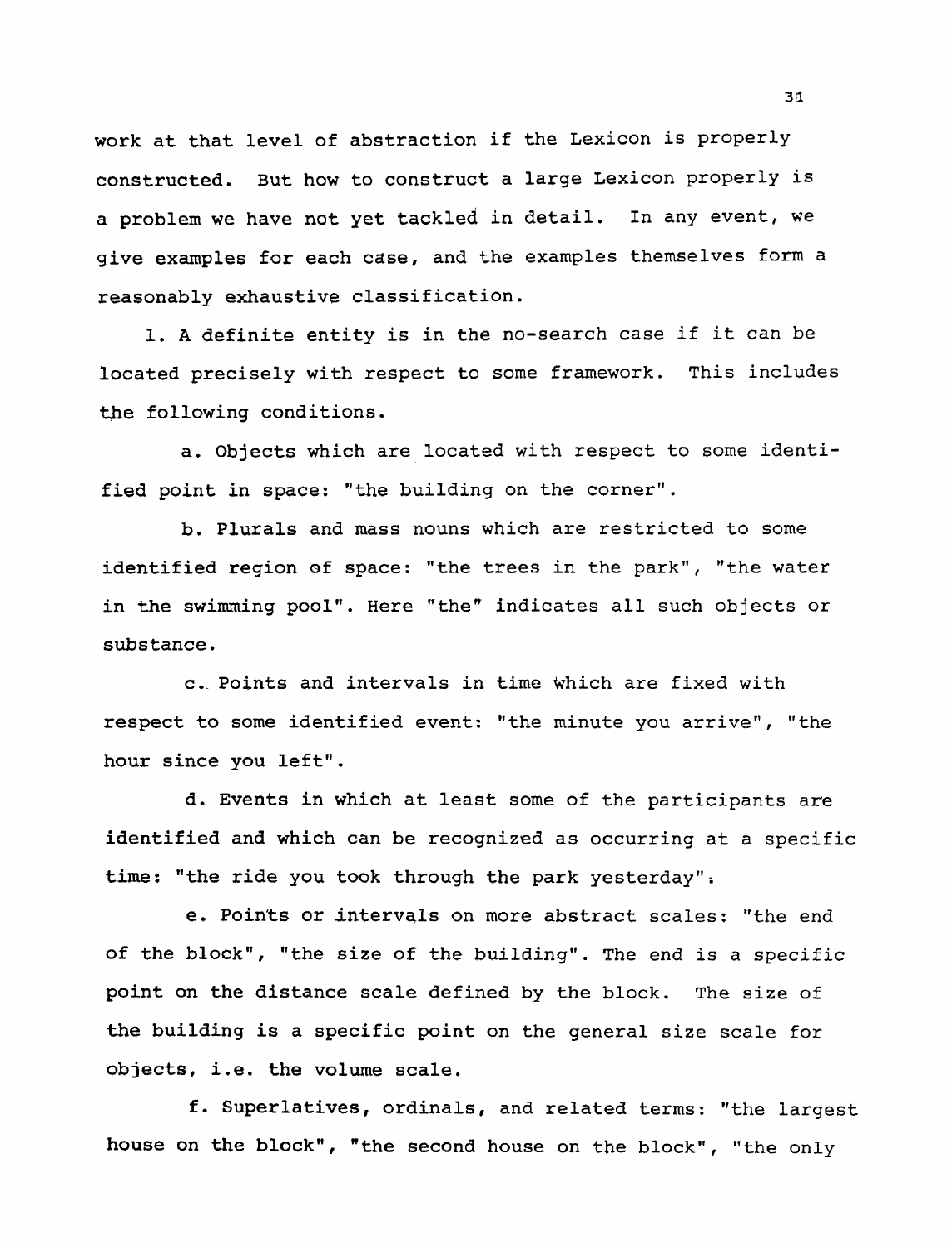**house on the block". If the set of comparison is identified, the superlative or ordinal indicates the** scale oE **comparison** and **the place** on **that** scale of the entity **it describes. This is a subcase of (e)** .

All of **these** conditions can be **checked in one operation if the facts in the Lexicon are expressed in terms of suitably abstract operators** relating **entities** to scales. **We** simply **ask if**  the definite entity is on or part of a scale or at a point on or along an interval of a scale, where the scale can be identified. **However this** requires **that** we take **very seriously** my **suggestion in Hobbs (1974)** that **the lexicon for the entire language be built, insofar as possible, along the lines of** a spatial **metaphor. We**  have not **yet** had **to** face **these problems since our only scales are**  physical -- **our** "at" and "on" are **the** locative "at" and "on".

**Also checking this** criterion **presupposes** a very **sophisticated**  syntactic and **semantic analysis. For example, [d) assumes that the** times of **events** mentioned **in tenseless constructions** can **be recovered.** 

**2. A definite entity is in the no-search** case if it is **the**  dominant **entity of** that **description. This** divides *into* **two sub**criteria:

a, **Those** entities which are unique **or dominant by virtue**  of the properties which describe them: "the sun", "the wind". If the properties  $p_1$  **(X)** ,  $p_2$  **(X)** , ..., are known about the definite entity X, the definitions of  $p_1, p_2, \ldots$ , are probed for the fact **that the entity does not normally occur in the plural. Included under this heading are proper names beginning with "the", like**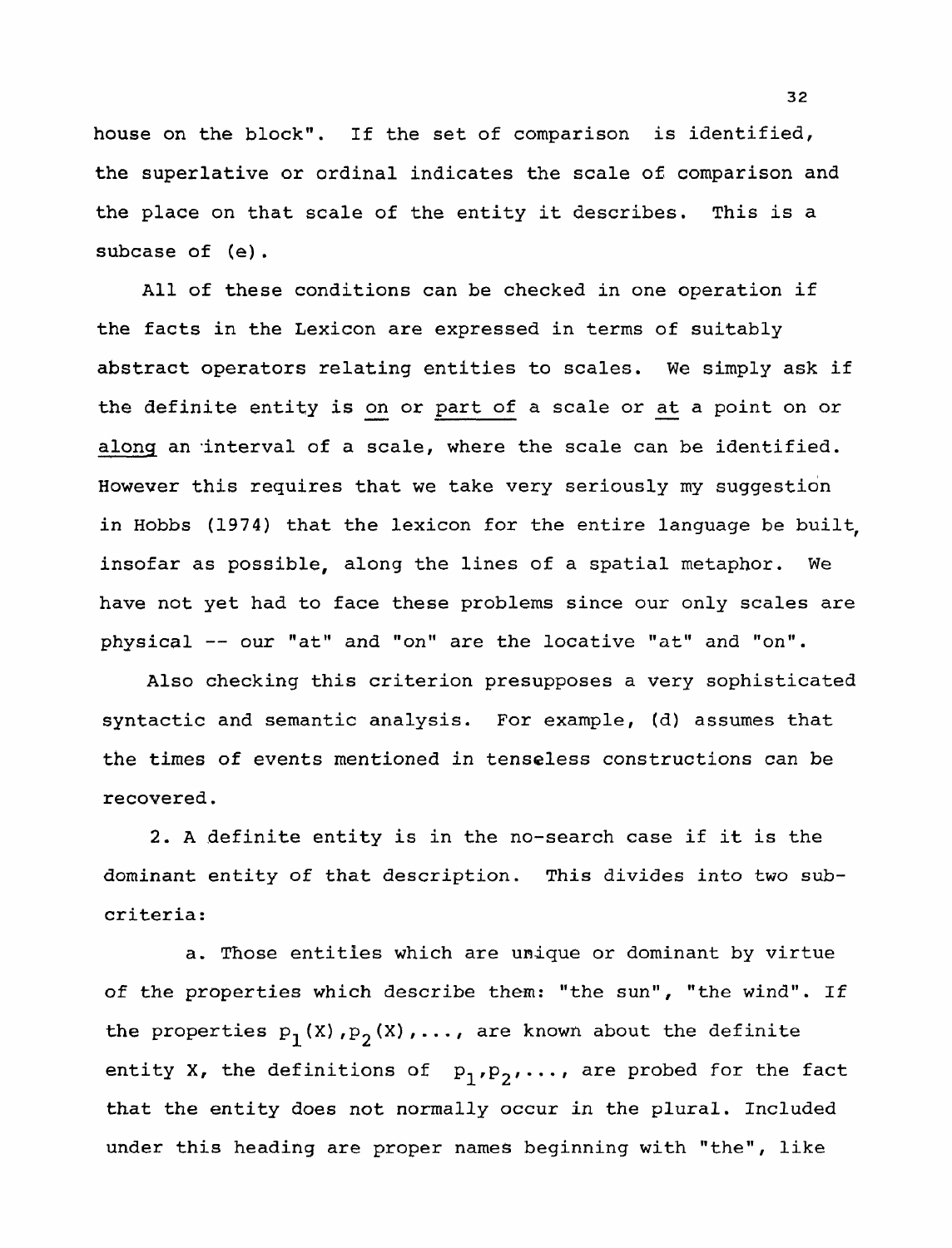"the Empire State Building", and appositives, like "the city of Boston".

**b. Those entities which are unique by virtue** of the prop**erties of an entity with which they are grammatically related: "the door of the building", "the Hudson River valley".** "The **door of the building" is represented in the Text as**  $"X_1 | door(X_1, X_2|)$  $\text{building}(X_2)$ )" i.e. "the  $X_1$  such that  $X_1$  is the door of  $X_2$  which is a building". The uniqueness or dominance of X<sub>1</sub> is not a property **of "door" but of "building".** Stored with **"building" is the fact that a building has in its front** surface **a main** door **which**  does not normally occur in the plural. "The door of the building" is interpreted as this dominant door.

If the uniqueness conditions succeed, a pointer is set from the **dominant lexical variable to** the corresponding entity. **If subsequently the same definite noun phrase** occurs, **the uniqueness check will discover** this pointer **and** correctly **identify the** ante**cedent. Thus, we can handle the example** 

**"Walk up to the door of** the **building. Go through** 

**the door of the building."** 

**Here the uniqueness** check **gives us a** shortcut around **the** *next*  **step in the algorithm.** 

**The Search for Plausible Antecedents. To illustrate the search for an antecedent, consider** 

"Walk out the door of this building. Turn right.

**Walk to the end of the block.** "

**What block?** From "block" we follow a back pointer to the fact stored with "street" that "streets consist of blocks", and from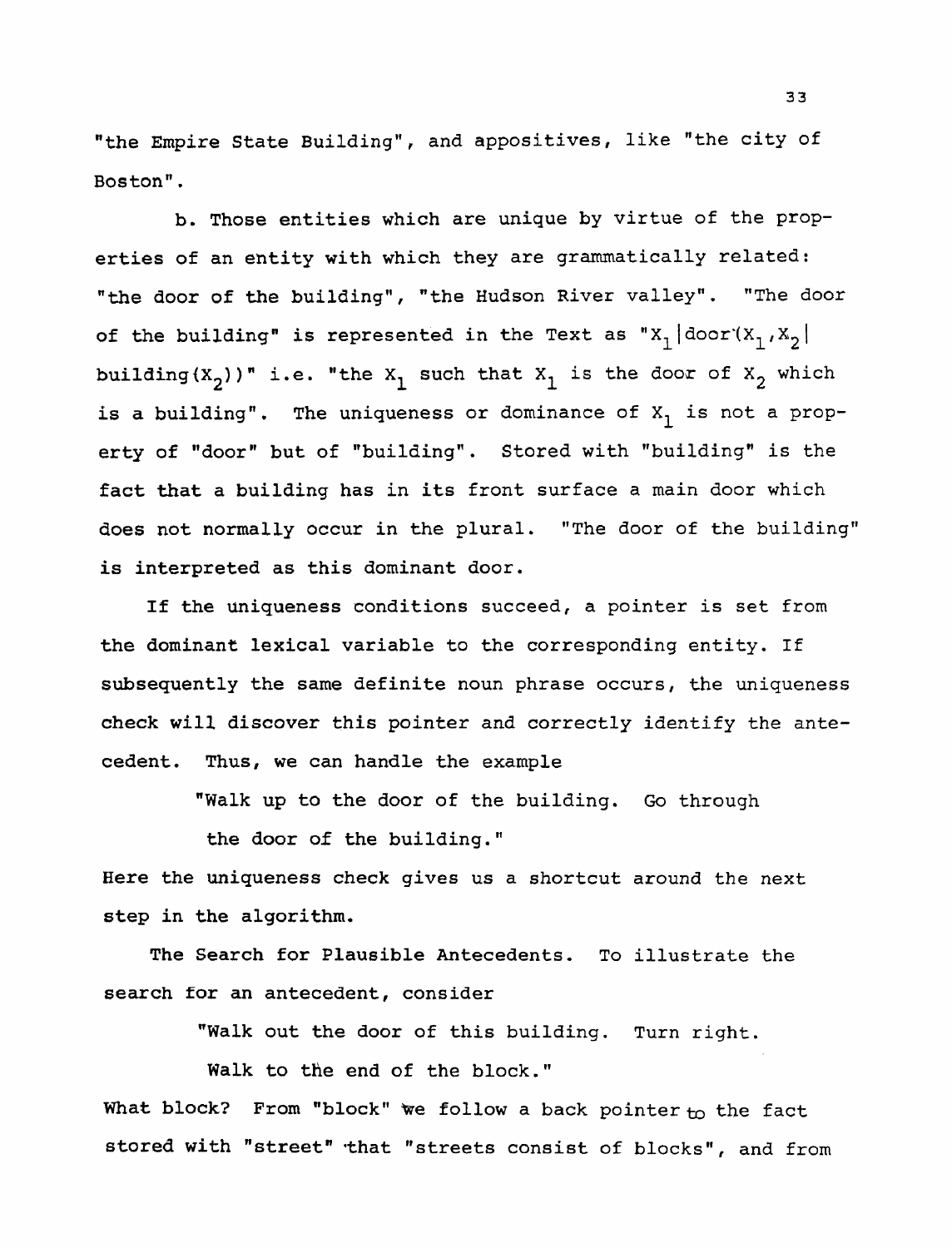"street" the fact with "building" that "Buildings are by streets" **Since a building is mentioned, we assume it is "the block of the street the** building **is** on". The **facts in the** chain **of inference leading to this are instantiated,** An **entity is introduced** into **the text** for the **"street" and the Text is** augmented **by the statements that "the** building is on **the street"** and **"the** block **is part of the street". This information turns out to be required for the map.** Note **that** the Eact **that a building is on a street is a sometimes** fact and **that we are free to d'raw it only because "the**  block" occurs.

**To** conduct **the search of the Lexicon, ideally we would like to send out a pulse from the word "block" which travels faster over** more **salient paths, and look for the first entity which the**  pulse reaches. The saliency is simulated by the cluster **structure descrihea above, The parallel process of the spreading signal is simulated by interleafing deeper pfobes from salient clusters with shallower probes from less salient clusters. For example,** if **"streets consist of blocks"** is a cluster **1** fact, then we might probe for a cluster 1 fact involving streets and a **cluster 2 Eact involving** blocks **at** roughly **the same time, After one plausible antecedent is** found **in this way,** the **search is continued for possible antecedents which are** nearly **as plausible. If after a time no plausible antecedents are found, the search is discontinued.** 

**Searches** for **antecedents are conducted not only for entities but also for definite noun phrases that the nominalization transformations of** the **syntactic component** have **turned into statements**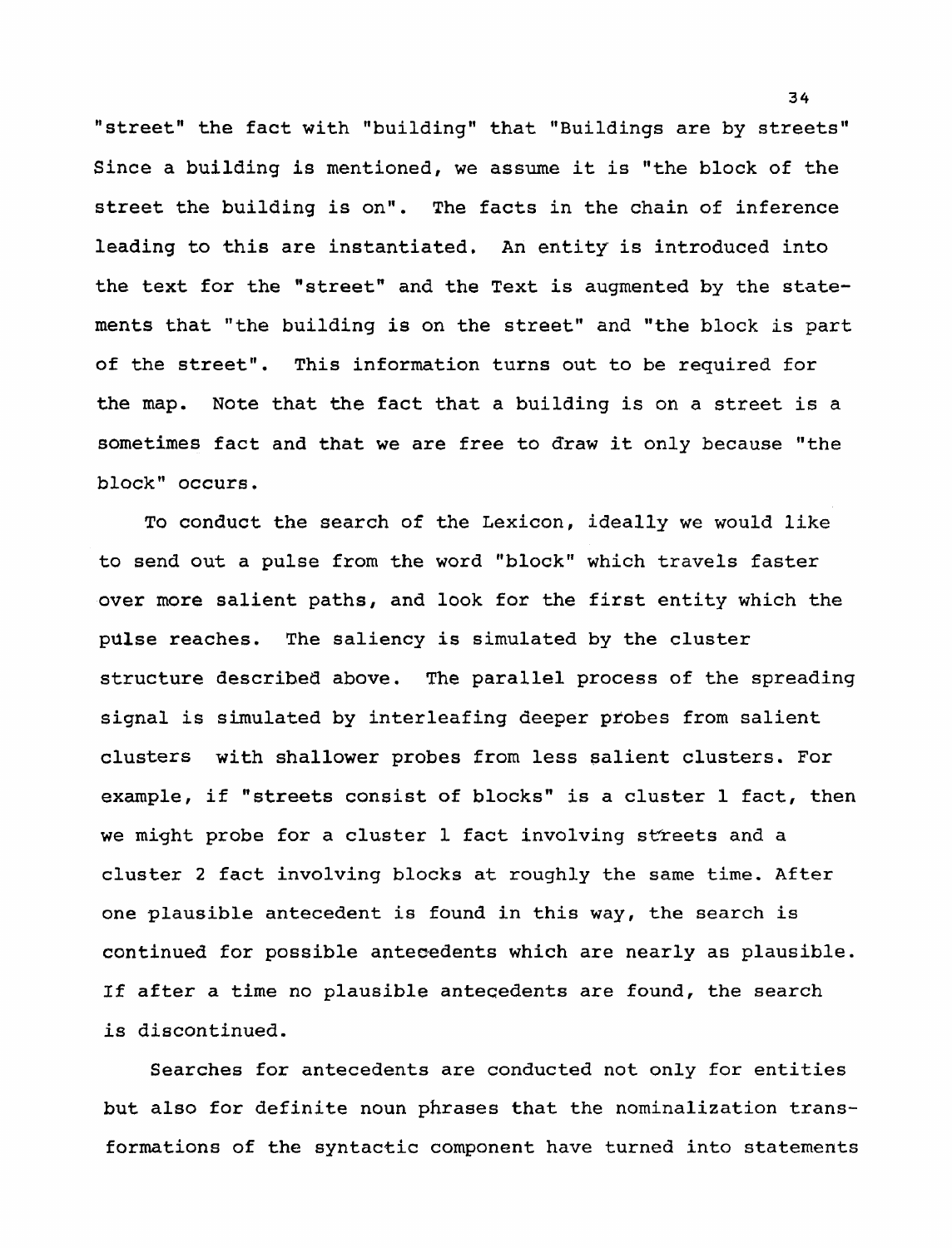**--e.g. "The walk was** tiring". **Here we** look back **for a statement whose** predicate **is "walk" or from which a statement involving "walkn can be** inferred. **There** are **cases in which the required**  inference **is in** fact **a summary** of **an entire paragraph--e.g. "These** actions **surprised.** , . **"--although of course we** cannot **handle these cases.** 

**Consistencv. Each of the plausible antecedents is checked for consistency. Suppose X1 is the definite entity which** prompt**ed the search and its properties are** 

 $p(X_1), q_1(X_1), \ldots, q_m(X_n)$ 

**and X2 is the proposed antecedent with properties** 

 $p(X_2), r_1(X_2), \ldots, r_n(X_2)$ 

**We must** cycle through **the q's** and **the r's to ensure they are consistent properties. Of course, to prove** two **properties q(X) and r(X) inconsistent can be an indefinitely long process with no assurance of termination. One admittedly ad hoc way we get around this is by placing into a special** cluster **those** facts **we feel are likely to** lead **quickly to a contradiction.** The second **tool we use** for **deriving inconsistencies** may turn **out to be quite significant.** 

**In the course of processing, the lattice described abave is constructed for several predicates. They** contain information **which can** be **useful** in **deriving** an **inconsistency. Suppose we have a text in which "the block" occurs explicitly several times. Toward the end of it, we** encounter

> "Turn **right** onto **Adarnii** Street. The **library fs at the end of** the **block".**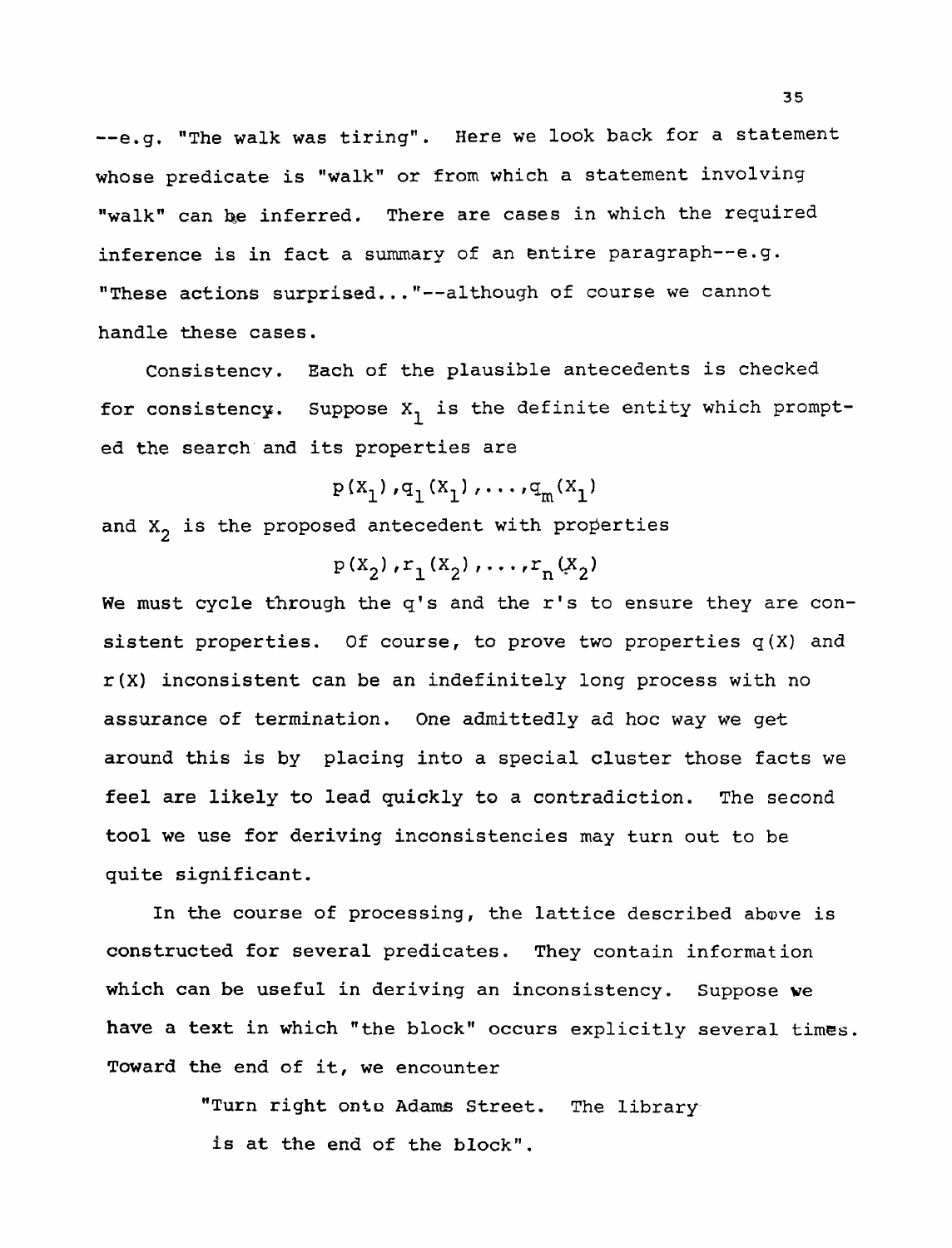**The search algorithm looks first** for **explicit** mentions of **"blockl" and finds** them. **Yet none of these entities is the one we want. Intuitively, the reason we know this is our almost visual feeling that we are already beyond those points.** 

**The lattice consistency check corresponds precisely to this**  feeling. If a definite entity X<sub>1</sub> is a point or interval in a **lattice or at a point or along an interval, we ask if the proposed antecedent X2 is or can be related to a portion of the lattice. If so, then since the lattice represents a** transitive **relation,**  we need only ask if there is a path in the lattice from  $X_2$  to  $X_1$ . **If there is, they cannot be the same entity.** 

**Many cases which pass for applications of the supposed**  recency principle--"Pick the most recent plausible antecedent"-**are in reality examples of this** consistency **check. The** earlier **plausible antecedent is rejected because of lattice** considera**tions.** 

**As the text is processed, the whole structure of the discourse is built up. When a definite noun phrase is encountered, this discourse structure is known and it is this knowledge that is used to determine the antecedent rather than the linear**  ordering of the words on the **page.** 

**Competition** among **Remaining Plausible** Antecedents. **Even**  after **the consistency** checks, **several plausible antecedents may remain,** forcing **us to** decide **among them on less certain** criteria. **To** do this, **we appeal** to **the Principle** of **Knitting again and make the choice that will maximize** the **redundancy in** the **simplest possible way.**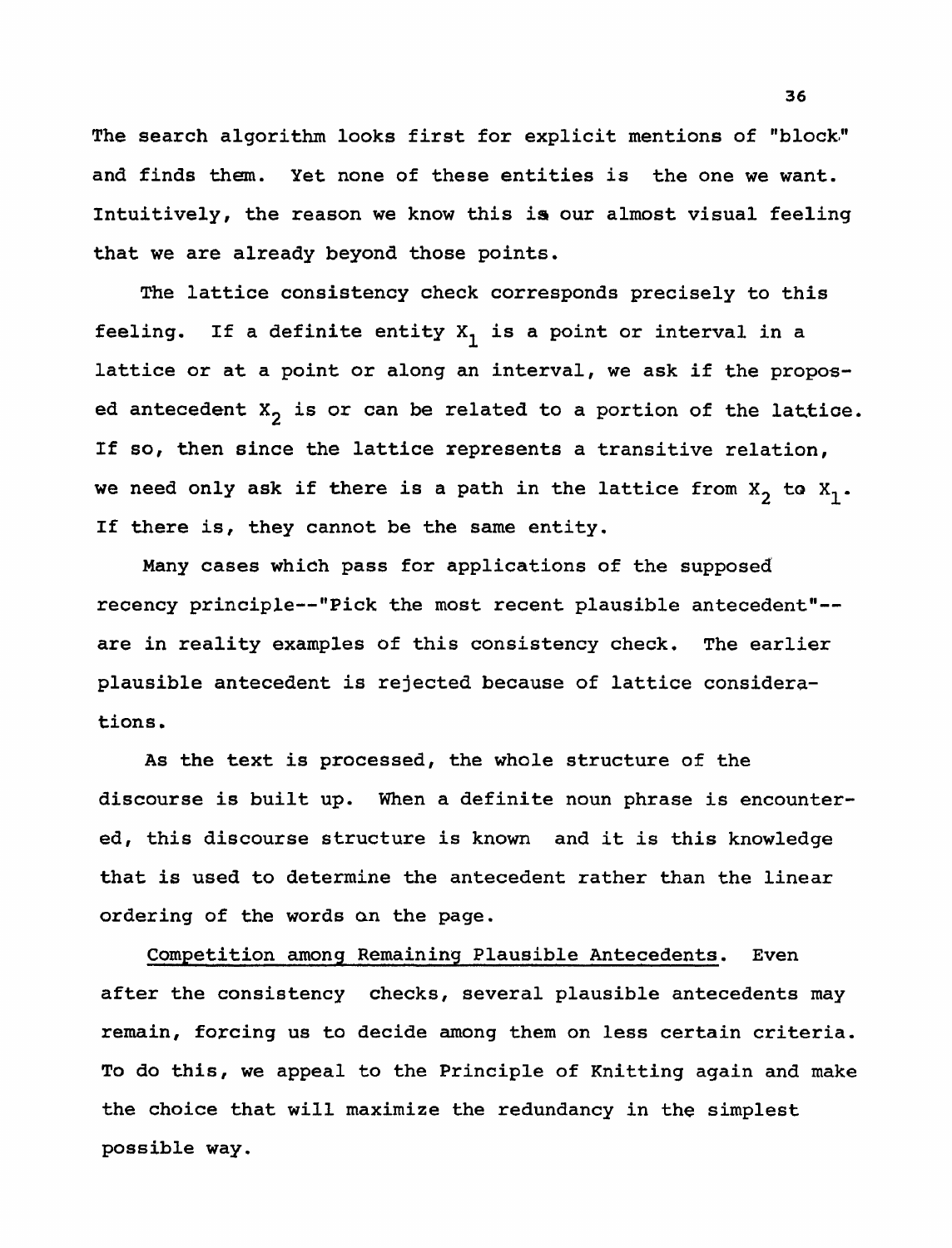**A probe is sent out** from **the definite entity and from each plausible** antecedent. **Each plausible antecedent is searched** for **properties it has in** comon **with the definite entity. Common properties** Count **most if they are already in the Text, an8 within the Lexicon,** comon **properties count more if they are within more salient clusters or they result from shorter chains of inference.** 

**Default. Like the higher predicate algorithm, the definite noun phrase algorithm has a default feature. If the uniqueness conditions fail and the search** turns **up no antecedent, we simply introduce a new** entity. **In fact, in the** directians **texts there are a disproportionately large number of default cases, for "the object" may simply be the object you will see when you reach that point in following the directions.** 

**Other** Anaphora. **We have not yet implemented** routines **for handling** other anaphora. **However, we believe they** are **very similar to the definite** noun **phrase** routine, with certain differ**ences.** For **entities tagged with demonstrative articles, we do not check uniqueness conditions, and the search will be narrower since the antecedent must be an entity or statement actually**  occurring **in** the **text. For** pronouns **also, no uniqueness** conditions **are checked. The search will turn up more consistent plausible antecedents, and a correspondingly greater** burden **will be placed on the competition routine.** 

## **INTERSENTENTIAL CONNECTIVES**

**We** detect **unstated inter-sentence connectives by matching two successive sentences**  $S_1$   $S_2$  with a small number of common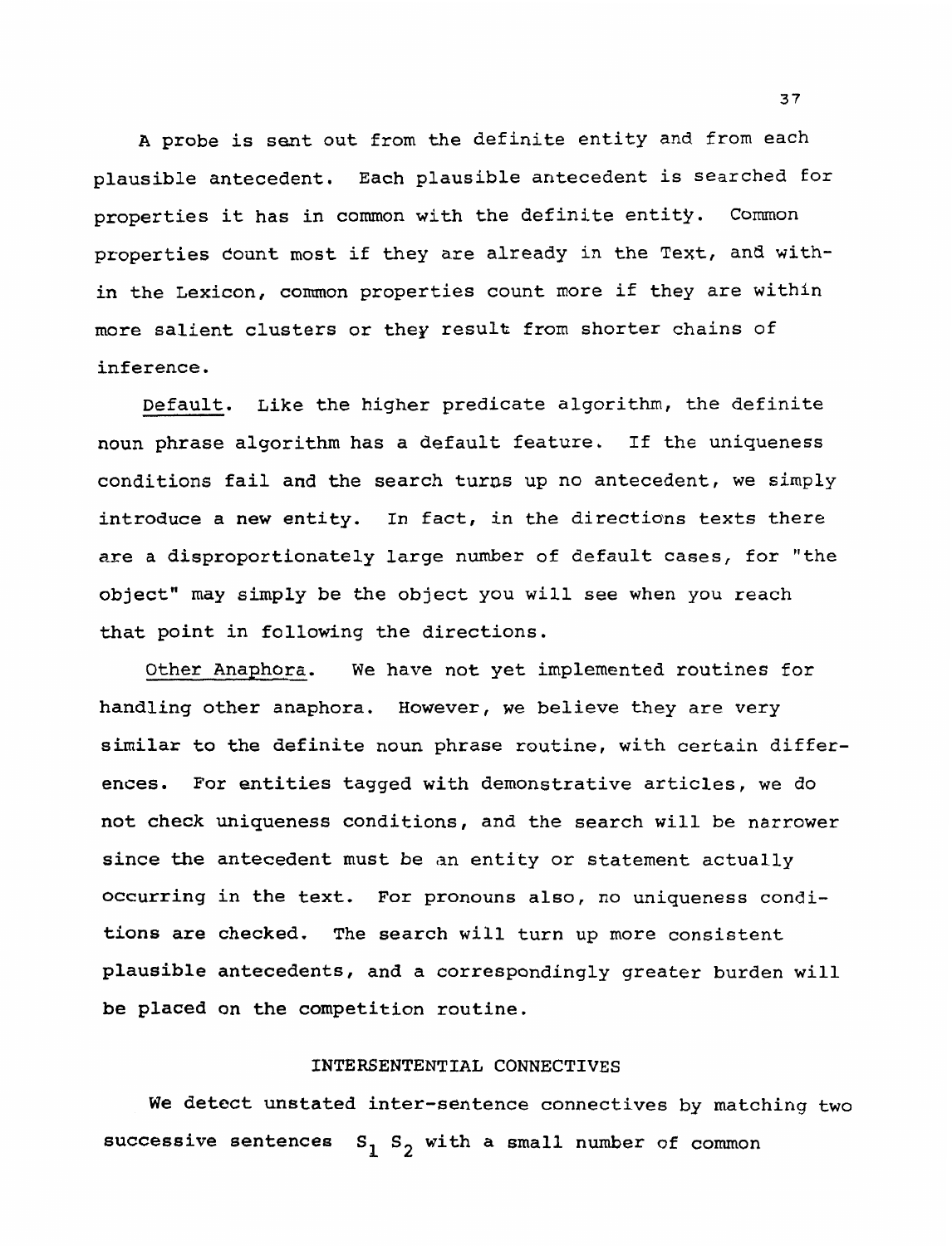**patterns. In the directions texts the patterns are usually few and simple. The most common are** 

1. S<sub>1</sub> asserts a change whose final state is asserted or presupposed by  $S_2$ .

**2.** S1 **asserts or presupposes a state which is the initial**  state of a change asserted by S<sub>2</sub>.

**(These are likely very** common **patterns in all narratives,) For example, in the text** 

**"Walk out the door of this building. Turn right.** 

Walk to the end of the block".

**pattern(1)** joins **the first two sentences, where the state is "You at X", Pattern(2') joins the last two sentences,** where **again the state is "You at X-".** Note **moreover that the sentences axe interlocked by n second application of the two** patterns: **The**  first **sentence assumes an angular orientation which is the initial state of the change asserted in the second sentence. The final state of this change is assumed by the third sentence.** 

**In addition to providing the discourse with structure, this operation** is one of the-princlipal **means** by **which implied entities in one sentence, like X above, are identified with those in**  another.

**When pqttern (2) is applied, we delete the independent occurrence of the state in the Text, so that subsequently** it **exists only as one intermediate state ih a** larger **event. Changes across time are handled in this way.** 

#### TASK PERFORMANCE COMPONENT

**Arbitrary Decisians, The semantic operations are quite**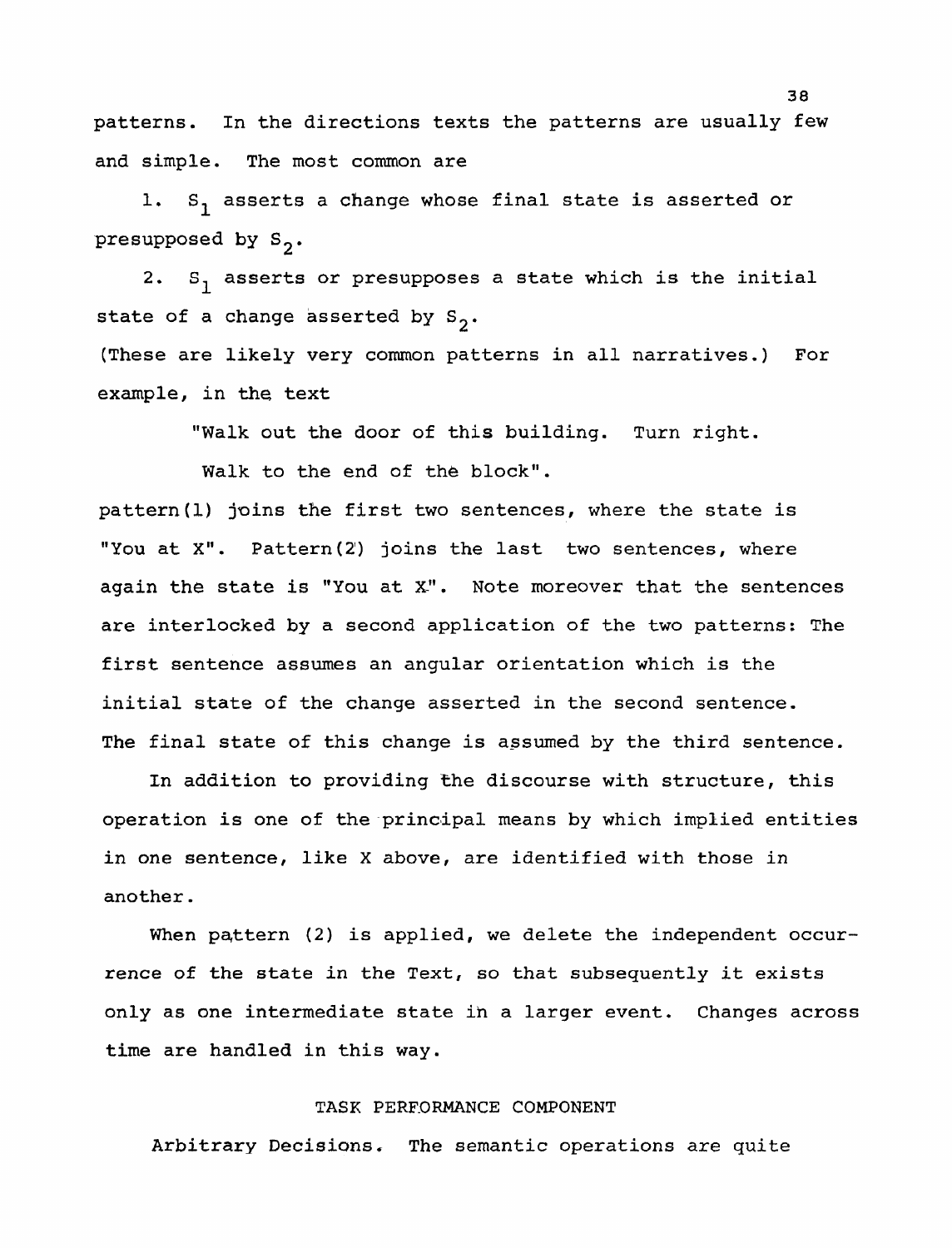general and **can** be **used for any application. The augmented and**  interrelated **Text** is then **handed aver to the task performance component, which of course is specific to the** application.

**Our task** component **first makes arbitrary decisions** required **by the map but not given in the text. Both natural language**  directions **and** sketched maps allow **information to be incomplete**  and imprecise, but in different ways. For example, in

**nTurn right at the third street or the second stoplight". we must decide whether to put the first stoplight at the first or second street,** 

The lattice **representing the** path **"your' take must be complete**  in **the sense** that it is **continuous, begins at the initial location, and ends at the desired goal, and that the relative locations of all points on the path are known. The lattide is complete if and only if there is a directed path passing through every point in the lattice at least** once. **If it is not complete, it is** completed by **supplying** the **fewest possible** new **links.** 

Geometrizing the Lattices. The second task operation is to convert the **topological lattice representation into the geometric**  representation **required** by the **maps. First we assign** directions **to all** the **points in the angular orientation lattice. In the simplest case we may have something like** 



**rotation of** direction **a. If no explicit directional information**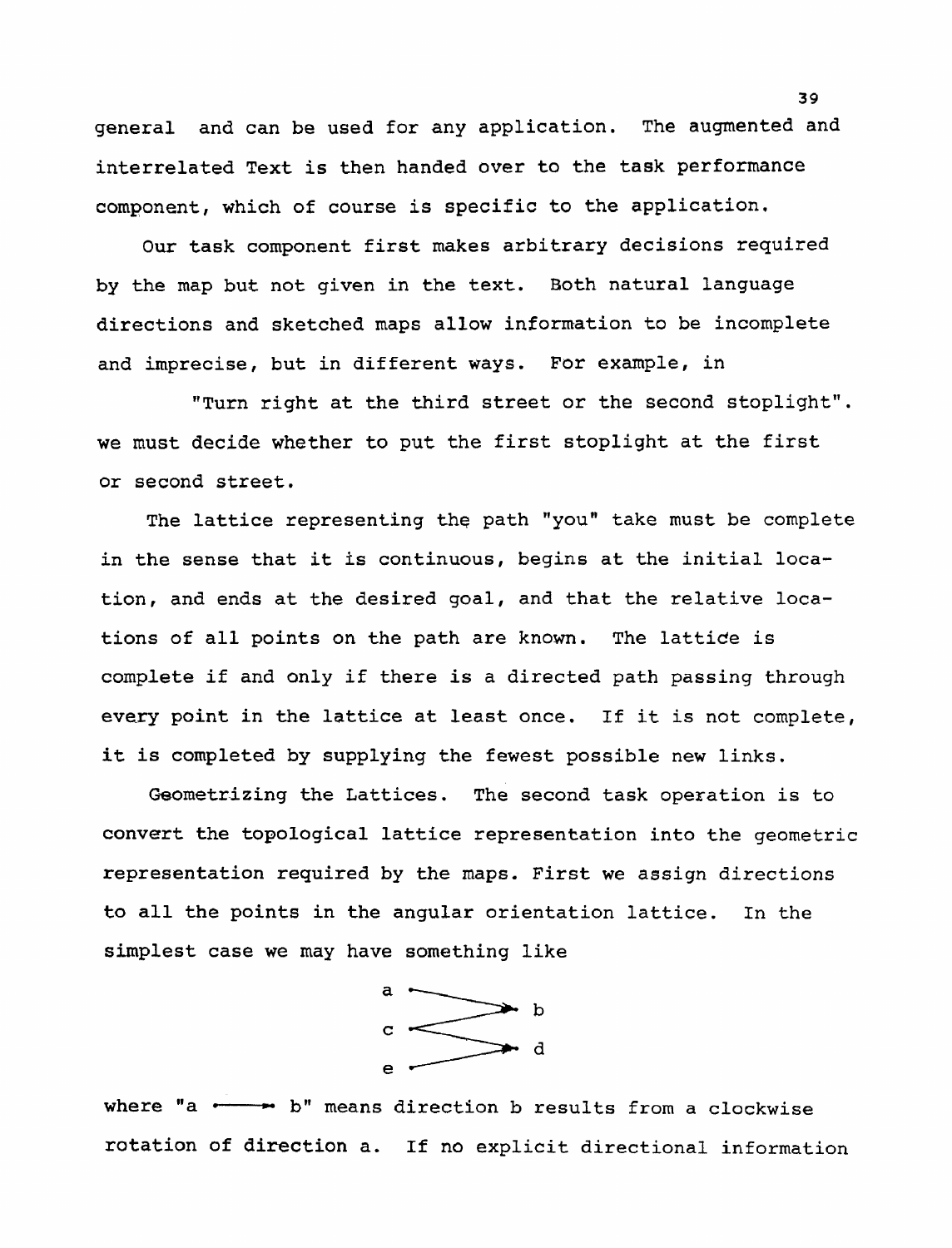is present, we simply assume a, c, and e are the same direction, and b and d are the same, and then **assume** the two **directions are**  at right angles, Then in the distance lattice, contiguous or overlapping paths which share the same orientation are assumed to **be parts of the same path and** are mapped into a straight line. Information about names is accessed and assigned to the streets and buildings and the map is drawn,

Specific Systems with a General Semantic Component. We are aiming not so much **at the construction** of **a general natural language** processing **system,** which still seems reasonably far off but at an easier **way** of constructing specific systems. The case of syntax is instructive. It would be foolish for one who is building a natural language processing system to build his syntactic component from scratch. Large general grammars and parsers for them exist **(e.g.** Grishman et **al.** 1973, Sager & **Grishrnan** 1975). It is easier by several **orders** of magnitude to begin with a general grammar and specialize it, by weeding out the rules for constructions that don't occur in the texts one is dealing with, and by adding a few rules for constructions and constraints peculiar to one's application.

We are trying to make a similar facility available for the most common kinds of semantic processing. Specializing the general semantic component would consist of several relatively easy steps. First the Lexicon would be organized into a cluster structure appropriate to the task. At worst, this would mean specifying the necessary knowledge in a fairly simple format. If a very large Lexicon were available, this could mean no more

**4 (0**